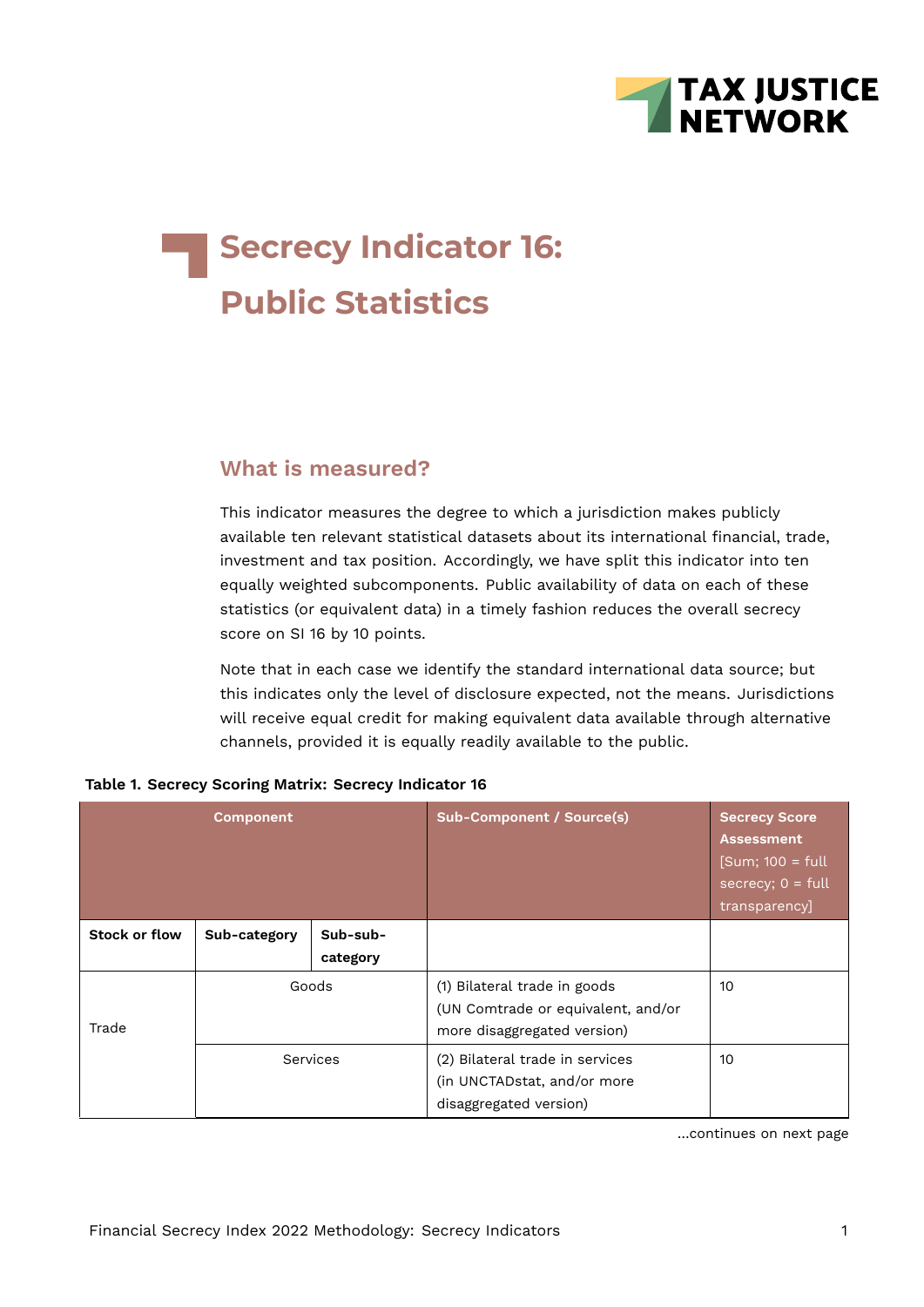#### Continuing from previous page…

|             | <b>Component</b>      |                                    | <b>Sub-Component / Source(s)</b>                                                                                                                                                                                 | <b>Secrecy Score</b><br><b>Assessment</b><br>$[Sum; 100 = full]$<br>secrecy; $0 = full$<br>transparency] |
|-------------|-----------------------|------------------------------------|------------------------------------------------------------------------------------------------------------------------------------------------------------------------------------------------------------------|----------------------------------------------------------------------------------------------------------|
|             |                       | Financial<br>services              | (3) Trade in financial services<br>(component of IMF Balance of<br>Payments Statistics)                                                                                                                          | 10                                                                                                       |
|             |                       | Merchanting<br>or transit<br>trade | (4) Bilateral Merchanting/Transit trade<br>of services (national level)                                                                                                                                          | 10                                                                                                       |
| Investment  | Portfolio             |                                    | (5) Portfolio Investment (IMF<br>Coordinated Portfolio Investment<br>Survey, CPIS)                                                                                                                               | 10                                                                                                       |
|             |                       | Direct                             | (6) Direct Investment (IMF<br>Coordinated Direct Investment Survey,<br>CDIS)                                                                                                                                     | 10                                                                                                       |
| Bank assets |                       | <b>BIS</b> locational              | (7) Cross-border bank deposits<br>(Bank for International Settlements<br>Locational Banking Statistics, Table<br>A2.1)                                                                                           | 10                                                                                                       |
|             |                       | National Bilateral                 | (8) National bilateral country level<br>breakdown of cross-border bank<br>deposits (Bank for International<br>Settlements Locational Banking<br>Statistics, Table A6.2)                                          | 10                                                                                                       |
|             | AEol aggregates (CRS) |                                    | (9) CRS Aggregates (data on<br>information exchanged under the<br>Common Reporting Standard (CRS)<br>equivalent to that described on pages<br>8-12 in TJN's statistics template)                                 | 10                                                                                                       |
| <b>CBCR</b> | OECD standard         |                                    | (10) CBCR Aggregates (Aggregates<br>of all domestically filed country<br>by country reports (CBCR) filed by<br>multinational companies under<br>OECD BEPS Action 13, see Annex III<br>of Chapter V, pages 29-30) | 10                                                                                                       |

# **Why is this important?**

The public statistics being assessed here provide, in total, a comprehensive overview of a jurisdiction's economic and financial engagement with the wider world. Crucially, bilateral disaggregation ensures that the data offers valuable insights broken down for every partner jurisdiction. In that way, the data can be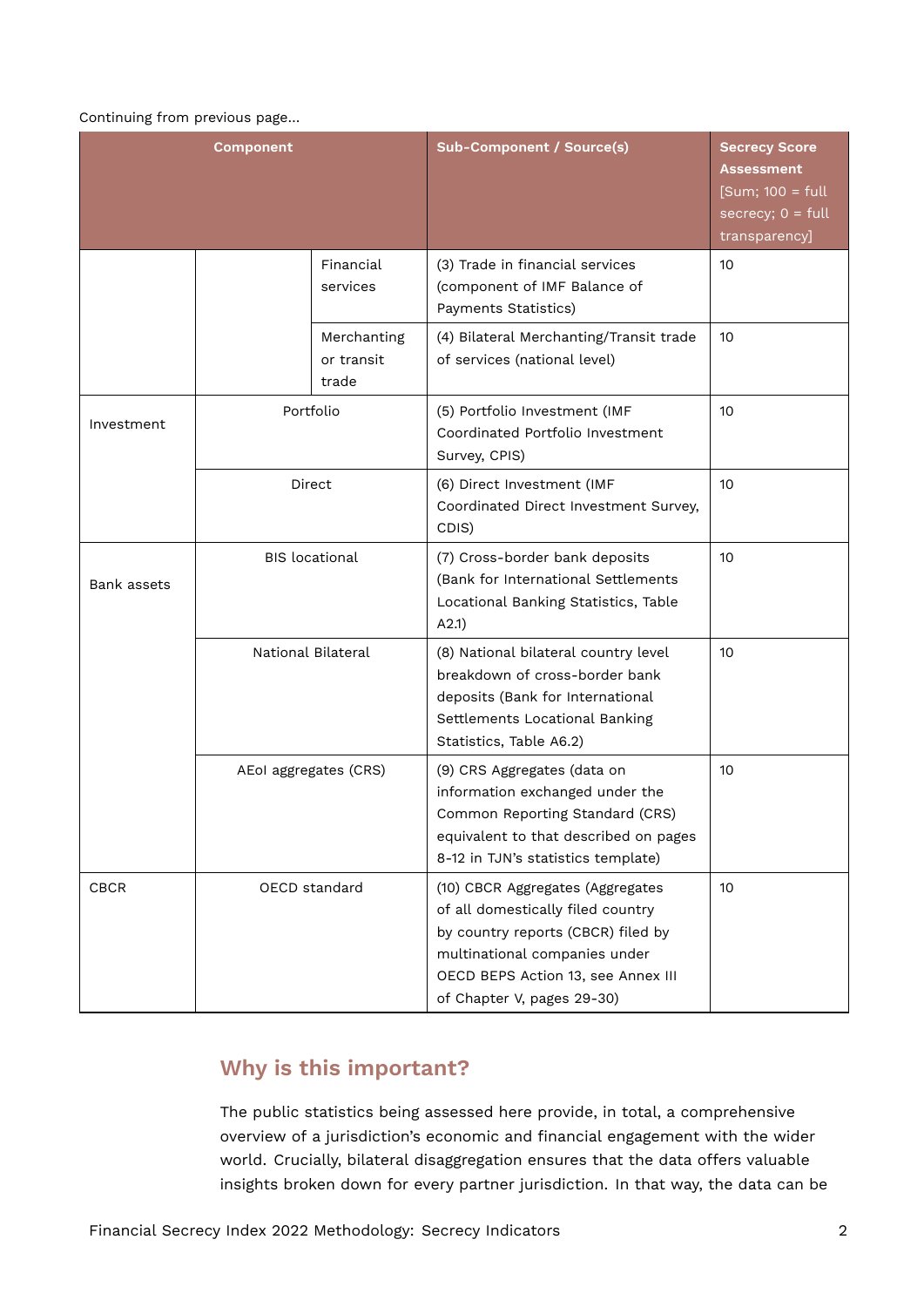considered the most basic quid pro quo for access to the benefits of economic and financial globalisation: a minimum level of transparency, to affirm that each jurisdiction is committed to acting properly and not taking advantage of its global neighbours.

Of the ten statistics, four relate to trade. First among these is the long-established international bilateral series on physical trade in goods (ID 426), by commodity, including price and quantity (typically through UN Comtrade). While falling short of transaction-level data, this variable allows tracking of major anomalies in import and export values and supports a clear understanding of global patterns of trade. Similar data for trade in services (ID 427) is available from UNCTADstat, albeit with more limited details.

Important complementary data for trade in goods is that on merchanting and transit trade (ID 428) – the provision of services in support of trade between jurisdictions (requiring bilateral breakdown for major partners covering at least the majority of trade), ensuring transparency both about ultimate destinations and about any profit-stripping or other price abnormalities at this stage. In addition, aggregate data specifically on the exports of financial services (ID 429) provides insight into the respective importance of jurisdictions in the provision of financial services to non-residents (ie the key indicator for deriving the Global Scale Weight used in the compilation of the Financial Secrecy Index).

There are four further variables related to financial positions: bilateral statistics on portfolio investment stocks (ID 430) and direct investment stocks (ID 431), plus total (ID 432) and bilaterally disaggregated cross-border banking liabilities (ID 433). Together, these statistics provide a comprehensive overview of the positions of jurisdictions in relation to inward and outward investment and bank holdings.

The last two statistics relate to the degree of public information around two key measures of financial transparency. The first measure assesses whether jurisdictions provide aggregate information about the (bilateral) volumes of assets about which they cooperate in the automatic exchange of information under the Common Reporting Standard (CRS) of the OECD (ID 425). This aggregate information would not breach any privacy laws as no information would be published on individual accounts – aggregate numbers of this kind are already published by some countries' central banks and by the Bank for International Settlements.

<span id="page-2-2"></span><span id="page-2-1"></span><span id="page-2-0"></span>The last measure assesses whether jurisdictions publish aggregate information from country-by-country reports of multinational companies (ID 434). The OECD has first published this data in July 2020, and released a second set of this data in July 202[1](#page-12-0).<sup>1</sup> While this data is subject to a number of important data limitations, $^2$  $^2$  it represents an important new source of data on the global tax and economic activities of multinational enterprises. We give credit to all countries that are included in this dataset, even if the reported data is zero (there might be some countries, like Seychelles, $3$  who might not host any large multinational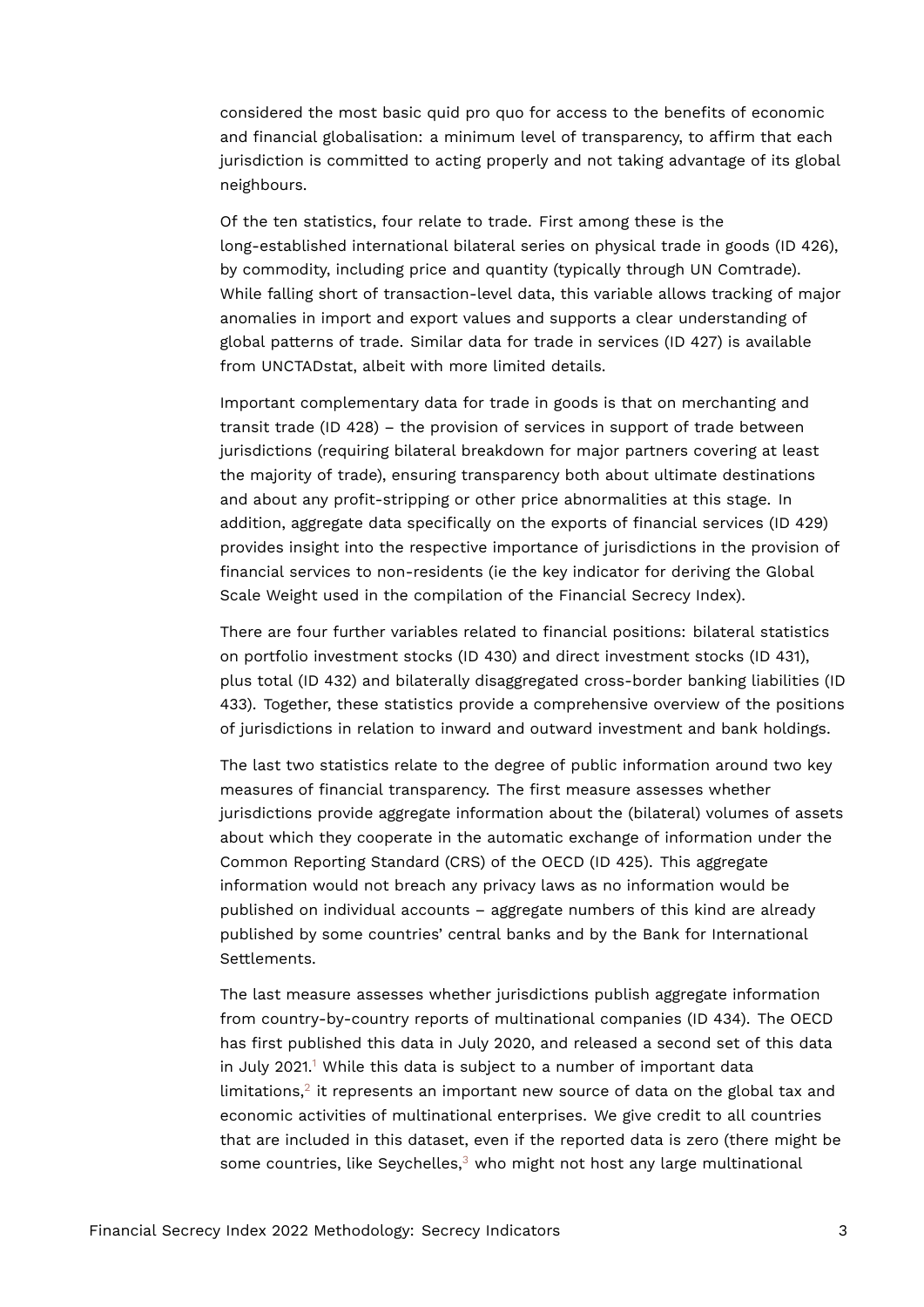corporations that would report into this dataset, however, we would still expect these jurisdictions to report zeros (which is valuable information) rather than not publishing anything (in which case there is no way of knowing whether there are no multinational corporations or whether the country has chosen not to publish the data at all).

The measures that form this SI identify the bare minimum transparency around the statistics that are currently purely private transparency mechanisms – so that the public and researchers can have both an overall perspective on progress, and the means to hold individual jurisdictions and/or tax authorities to account for their performance.

**All underlying data, including the sources we use for each jurisdiction, can be viewed in the [country profiles](https://fsi.taxjustice.net/country-detail) on the Financial Secrecy Index website.**

| ID  | <b>ID description</b>                                                                                                                                                                                                                                                 | <b>Answers</b><br>(Codes applicable for all questions:<br>-2: Unknown; -3: Not Applicable) | <b>Valuation Secrecy Score</b>  |
|-----|-----------------------------------------------------------------------------------------------------------------------------------------------------------------------------------------------------------------------------------------------------------------------|--------------------------------------------------------------------------------------------|---------------------------------|
| 426 | Trading goods: Is data on bilateral<br>trade in goods (equivalent to<br>UN Comtrade, and/or more<br>disaggregated version) published<br>in a timely fashion online for free<br>through the relevant international<br>organisation?                                    | <b>YN</b>                                                                                  | If answer Y: 0; otherwise<br>10 |
| 427 | Trading services: Is data on<br>bilateral trade in services<br>(equivalent to UNCTADstat, and/or<br>more disaggregated version)<br>published in a timely fashion<br>online for free through the relevant<br>international organisation?                               | <b>YN</b>                                                                                  | If answer Y: 0; otherwise<br>10 |
| 428 | Trading financial services: Is data<br>on trade in financial services<br>(equivalent to IMF's balance of<br>payment statistics, and/or more<br>disaggregated) published in a<br>timely fashion online for free<br>through the relevant international<br>organisation? | <b>YN</b>                                                                                  | If answer Y: 0; otherwise<br>10 |
| 429 | Offshore trade: Is bilateral data on<br>transit/merchanting trade (similar<br>to Hong Kong's offshore trade<br>in goods) published in a timely<br>fashion online for free?                                                                                            | <b>YN</b>                                                                                  | If answer Y: 0; otherwise<br>10 |

**Table 2. Assessment Logic: Secrecy Indicator 16 - Public Statistics**

…continues on next page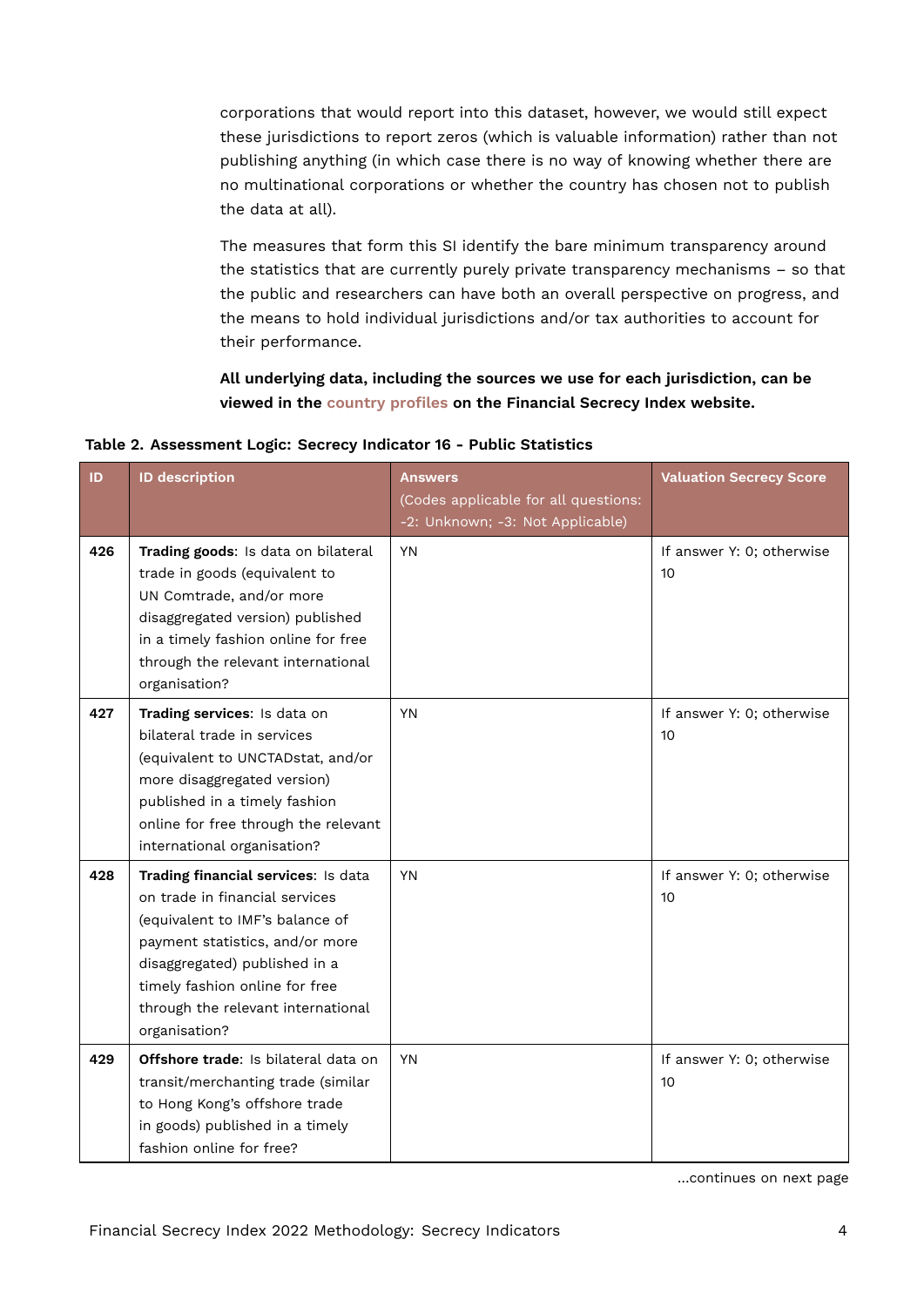## Continuing from previous page…

| ID  | <b>ID description</b>                                                                                                                                                                                                                                                                  | Answers                                                                  | <b>Valuation Secrecy Score</b>               |
|-----|----------------------------------------------------------------------------------------------------------------------------------------------------------------------------------------------------------------------------------------------------------------------------------------|--------------------------------------------------------------------------|----------------------------------------------|
|     |                                                                                                                                                                                                                                                                                        | (Codes applicable for all questions:<br>-2: Unknown; -3: Not Applicable) |                                              |
| 430 | IMF CPIS: Does the jurisdiction<br>participate in the Coordinated<br>Portfolio Investment Survey<br>(CPIS) of the IMF and is the data<br>published in a timely fashion<br>online for free through the relevant<br>international organisation?                                          | YN                                                                       | If answer Y: 0; otherwise<br>10              |
| 431 | IMF CDIS: Does the jurisdiction<br>participate in the Coordinated<br>Direct Investment Survey (CDIS) of<br>the IMF and is the data published<br>in a timely fashion online for free<br>through the relevant international<br>organisation?                                             | <b>YN</b>                                                                | If answer Y: 0; otherwise<br>10              |
| 432 | <b>BIS Locational: Does the</b><br>jurisdiction participate in the<br>locational banking statistics of the<br>Bank for International Settlements<br>(BIS), and is the data published<br>in a timely fashion online for free<br>through the relevant international<br>organisation?     | YN                                                                       | If answer Y: 0; otherwise<br>10              |
| 433 | National Bilateral BIS: Is data<br>on national bilateral banking<br>liabilities published with country<br>level breakdowns of the countries<br>of origin (equivalent to Bank for<br>International Settlements (BIS)<br>locational banking statistics, tabla<br>$A6.2$ ?                | <b>YN</b>                                                                | If answer Y: 0; otherwise<br>10              |
| 434 | <b>CBCR Aggregates:</b> Are global<br>country-by-country reporting<br>aggregates pursuant to OECD BEPS<br>Action 13 (Annex III of Chapter V,<br>pages 29-30) of all multinational<br>corporate groups with domestic<br>headquarters, published in a<br>timely fashion online for free? | <b>YN</b>                                                                | If answer Y: 0; otherwise<br>10 <sup>°</sup> |

…continues on next page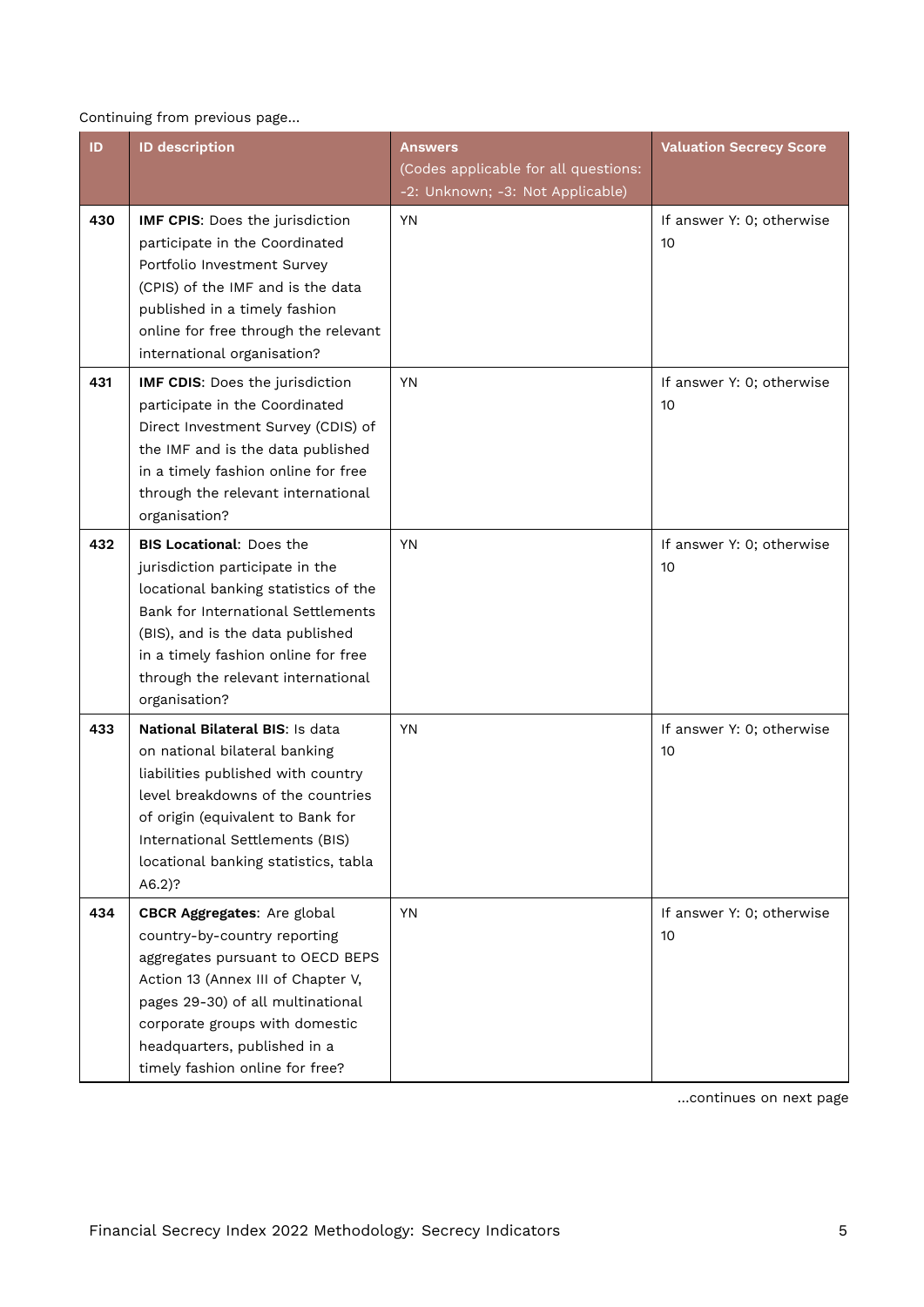### Continuing from previous page…

| $\blacksquare$ | <b>ID description</b>                                                                                                                                                                | <b>Answers</b><br>(Codes applicable for all questions:<br>-2: Unknown; -3: Not Applicable)          | <b>Valuation Secrecy Score</b>         |
|----------------|--------------------------------------------------------------------------------------------------------------------------------------------------------------------------------------|-----------------------------------------------------------------------------------------------------|----------------------------------------|
| 425            | <b>CRS Aggregates:</b> Are aggregates<br>of the data reported under CRS<br>published in a timely fashion<br>(without identifying any specific<br>person or account) online for free? | 0: No; 1: Yes, but without country<br>level breakdown; 2: Yes, broken<br>down by country of origin. | If answer is $>0$ , 0;<br>otherwise 10 |

## **Results Overview**

## **Figure 1. Public Statistics: Secrecy Score Overview**

| <b>CL</b> |       | GR MX | ID        |     |          |           | PL AO BO CW EE HR KE LK MU PK SC TW AD GU |       |     |                 |        |                |           |          |       |                   |           | PR.            | <b>VN</b> |           |
|-----------|-------|-------|-----------|-----|----------|-----------|-------------------------------------------|-------|-----|-----------------|--------|----------------|-----------|----------|-------|-------------------|-----------|----------------|-----------|-----------|
| <b>CH</b> | GB    | LU.   | CN        | PH. | AL.      | BN CR     |                                           | EC GT |     | $\overline{10}$ |        |                |           |          |       | LC MT PE SA TT WS | GM OM     |                | VI        |           |
| CA        | FR.   | KR.   | AR.       | NO. |          |           | AI BM CO DZ GH JE                         |       |     |                 | $ $ LB | MS             |           | PA RW TR |       | I VU              | GI.       | N <sub>R</sub> | <b>VG</b> |           |
| <b>BR</b> | FI.   | P     | ZA        | MY  | AG       | <b>BH</b> | CM DO GG IS                               |       |     |                 | KZ     | MK             |           |          |       | NZ RU TN VC CK    |           | <b>MH</b>      | <b>VE</b> |           |
| <b>BE</b> | ES IT |       | l US I    |     | MO SI BG |           | BZ DM GD IM KY                            |       |     |                 |        | ME NG RS TH UY |           |          |       |                   | <b>BB</b> | MC             | l TC      |           |
| AU.       | DK    | IE.   | SE.       |     |          |           | LV SG BD BW CZ FJ                         |       |     | l IL.           | KW     | <b>MA</b>      | <b>NA</b> | PY       | SV UA |                   | <b>AS</b> | LR.            | <b>SM</b> |           |
| AT        | DE.   | HK.   | <b>NL</b> | IN  |          | RO AW     | <b>BS</b>                                 | CY I  | EG. | HU              | KN     | <b>LT</b>      | MV PT     |          | SK TZ |                   | <b>AE</b> | П              | <b>OA</b> | <b>XK</b> |

| Moderately Secretive < |                       |                    | → Extremely Secretive |
|------------------------|-----------------------|--------------------|-----------------------|
| 0 to $<$ 25            | $25 \text{ to } < 50$ | 50 to $<$ 75       | 75 to 100             |
| 18% (25 countries)     | 9% (13 countries)     | 57% (80 countries) | 16% (23 countries)    |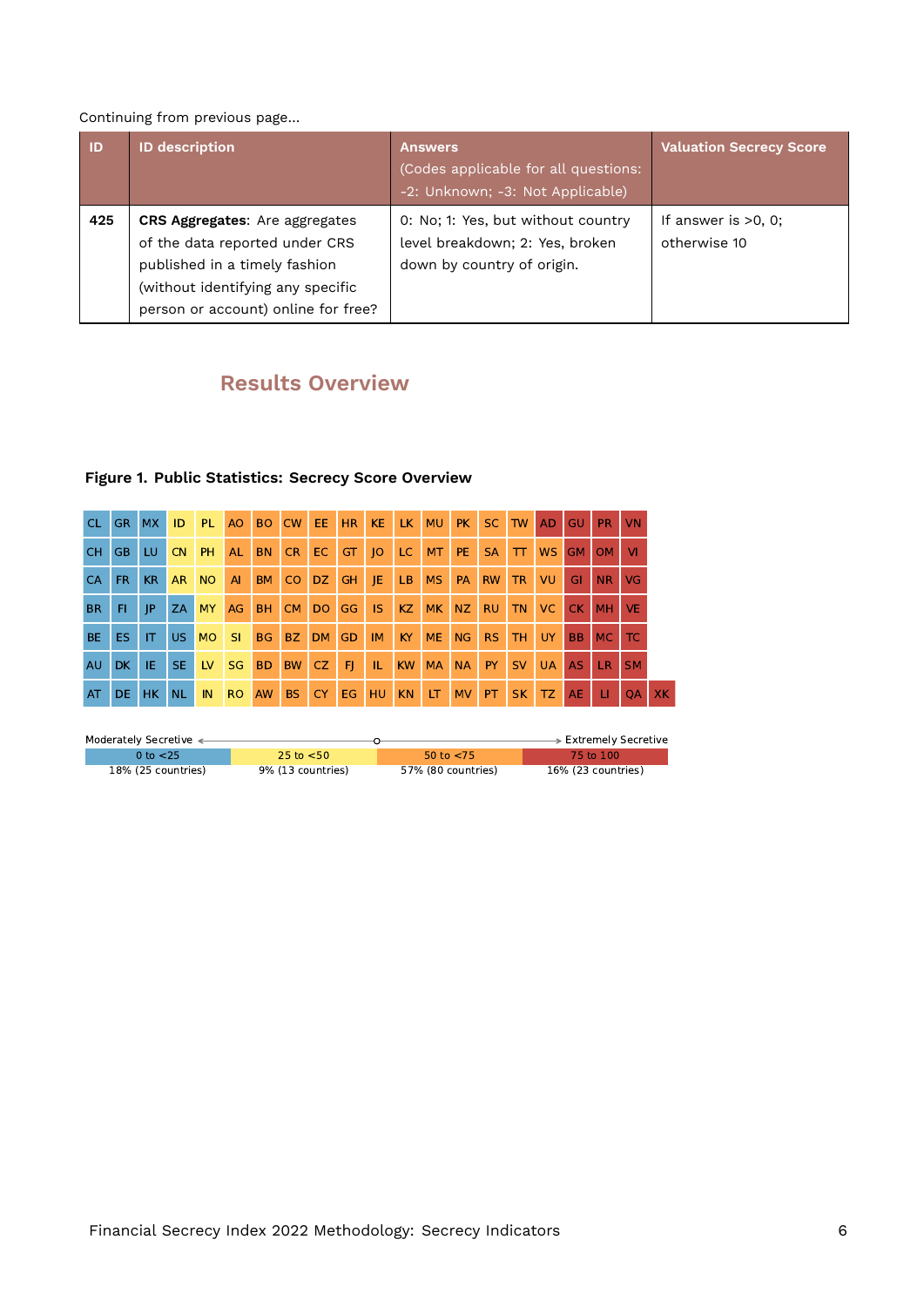**Figure 2. Is data on bilateral trade in goods (equivalent to UN Comtrade, and/or more disaggregated version) published in a timely fashion online for free through the relevant international organisation? (ID 426)**

| <b>AR</b>      | BE.       | <b>BS</b> | <b>CM</b> | <b>DE</b> | <b>EG</b> | <b>GH</b> | <b>HR</b> | IT  | KY        | LT        | <b>MO</b> | <b>NA</b> | PA             | <b>OA</b> | <b>SE</b> | <b>TH</b> | <b>US</b> | <b>WS</b> | VI.       |
|----------------|-----------|-----------|-----------|-----------|-----------|-----------|-----------|-----|-----------|-----------|-----------|-----------|----------------|-----------|-----------|-----------|-----------|-----------|-----------|
| A <sub>O</sub> | <b>BD</b> | <b>BR</b> | <b>CL</b> | CZ.       | EE.       | GD        | <b>HK</b> | IS  | <b>KW</b> | <b>LR</b> | <b>MK</b> | MY        | <b>OM</b>      | <b>PY</b> | <b>SC</b> | TC.       | <b>UA</b> | VU        | <b>PR</b> |
| AL             | <b>BB</b> | <b>BO</b> | <b>CK</b> | <b>CY</b> | EC.       | GB        | GU        | IN  | <b>KR</b> | LK.       | <b>MH</b> | <b>MX</b> | NZ.            | PT        | <b>SA</b> | <b>SV</b> | TZ.       | <b>VN</b> | <b>MC</b> |
| $\overline{A}$ | <b>AW</b> | <b>BN</b> | <b>CH</b> | <b>CW</b> | DZ.       | FR.       | GT        | IL. | <b>KN</b> | U.        | <b>ME</b> | <b>MV</b> | N <sub>R</sub> | <b>PL</b> | <b>RW</b> | <b>SM</b> | <b>TW</b> | <b>VG</b> | IE.       |
| AG             | <b>AU</b> | <b>BM</b> | <b>CA</b> | <b>CR</b> | DO.       | FI        | <b>GR</b> | IE. | KE.       | LC.       | <b>MA</b> | <b>MU</b> | <b>NO</b>      | <b>PK</b> | <b>RU</b> | <b>SK</b> | T         | <b>VE</b> | <b>IM</b> |
| <b>AE</b>      | AT        | <b>BH</b> | <b>BZ</b> | <b>CO</b> | <b>DM</b> | FI        | <b>GM</b> | ID  | JP        | LB.       | LV        | <b>MT</b> | <b>NL</b>      | <b>PH</b> | <b>RS</b> | <b>SI</b> | <b>TR</b> | VC.       | GG        |
| <b>AD</b>      | <b>AS</b> | <b>BG</b> | <b>BW</b> | <b>CN</b> | DK.       | ES.       | GI        | HU  | O         | KZ.       | LU        | <b>MS</b> | <b>NG</b>      | PE        | <b>RO</b> | SG        | <b>TN</b> | UY        | ZA        |

95% (134 countries): 1: Yes г 5% (7 countries): 0: No

**Figure 3. Is data on bilateral trade in services (equivalent to UNCTADstat, and/or more disaggregated version) published in a timely fashion online for free through the relevant international organisation? (ID 427)**

| AT        | <b>BH</b> | <b>BZ</b> | <b>CR</b> | <b>DO</b> | FI.       | <b>GT</b> | IN        | <b>KR</b> | LT.       | <b>MS</b> | NG        | <b>PH</b> | <b>RS</b> | <b>SI</b> | $\top$    | <b>VN</b> | GG        | <b>MC</b> | VI        |    |
|-----------|-----------|-----------|-----------|-----------|-----------|-----------|-----------|-----------|-----------|-----------|-----------|-----------|-----------|-----------|-----------|-----------|-----------|-----------|-----------|----|
| <b>AR</b> | BG        | <b>BW</b> | <b>CO</b> | <b>DM</b> | FI.       | <b>GR</b> | TE.       | <b>KN</b> | LR.       | <b>MO</b> | <b>NA</b> | <b>PE</b> | <b>RO</b> | <b>SG</b> | <b>TR</b> | VC.       | <b>CK</b> | $\Box$    | <b>VG</b> |    |
| AO        | BE.       | <b>BS</b> | <b>CN</b> | <b>DK</b> | <b>ES</b> | <b>GM</b> | IE.       | <b>KE</b> | LK.       | <b>MK</b> | MY.       | PA        | <b>OA</b> | <b>SE</b> | <b>TN</b> | UY.       | AS.       | <b>KY</b> | <b>VE</b> |    |
| <b>AL</b> | <b>BD</b> | <b>BR</b> | <b>CM</b> | DE.       | EG.       | GH.       | <b>ID</b> | P         | LC.       | <b>ME</b> | <b>MX</b> | <b>OM</b> | <b>PY</b> | SC.       | TH.       | US.       | <b>AD</b> | IE.       | <b>SM</b> |    |
| AI        | BB        | <b>BO</b> | <b>CL</b> | CZ.       | EE.       | GD.       | HU        | IO        | LB.       | <b>MA</b> | <b>MV</b> | <b>NZ</b> | PT        | <b>SA</b> | TC.       | <b>UA</b> | ZA        | <b>IM</b> | <b>PR</b> |    |
| AG        | <b>AW</b> | <b>BN</b> | <b>CH</b> | <b>CY</b> | EC.       | GB        | <b>HR</b> | IT        | KZ        | LV        | <b>MU</b> | <b>NO</b> | PL.       | <b>RW</b> | <b>SV</b> | TZ.       | <b>WS</b> | <b>GU</b> | <b>NR</b> |    |
| AE        | <b>AU</b> | <b>BM</b> | <b>CA</b> | <b>CW</b> | DZ.       | FR.       | <b>HK</b> | <b>IS</b> | <b>KW</b> | LU.       | MT        | <b>NL</b> | <b>PK</b> | <b>RU</b> | <b>SK</b> | <b>TW</b> | VU        | GI        | <b>MH</b> | XK |

**87%** (122 countries): 1: Yes 13% (19 countries): 0: No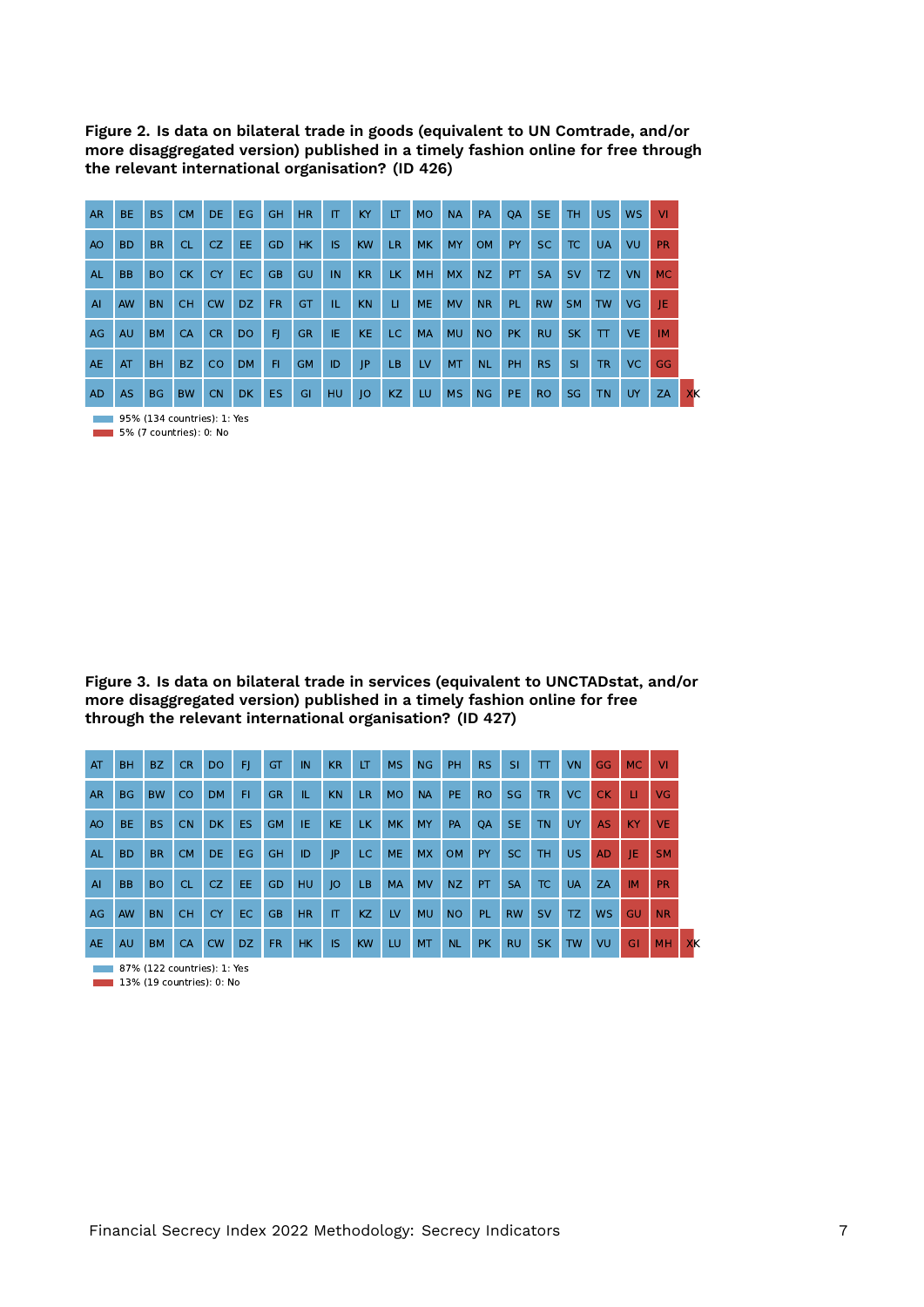**Figure 4. Is data on trade in financial services (equivalent to IMF's balance of payment statistics, and/or more disaggregated) published in a timely fashion online for free through the relevant international organisation? (ID 428)**

| AT             | <b>BM</b> | <b>CH</b> | <b>CY</b> | EC.       | GB. | HU        | JP        | LB        | <b>ME</b> | <b>MX</b> | PA        | <b>RO</b> | <b>SG</b> | T         | VU        | <b>BS</b> | <b>IM</b> | OM.       | <b>M</b>  |
|----------------|-----------|-----------|-----------|-----------|-----|-----------|-----------|-----------|-----------|-----------|-----------|-----------|-----------|-----------|-----------|-----------|-----------|-----------|-----------|
| <b>AR</b>      | <b>BH</b> | <b>CA</b> | <b>CW</b> | <b>DZ</b> | FR. | HR.       | O         | KZ        | <b>MA</b> | <b>MV</b> | NZ        | <b>PY</b> | SE.       | <b>TR</b> | VC.       | <b>BB</b> | TL.       | <b>NR</b> | VG        |
| A <sub>O</sub> | <b>BG</b> | BZ        | <b>CR</b> | <b>DO</b> | FI. | HK.       | IT        | KY        | LV        | <b>MU</b> | <b>NO</b> | PT.       | <b>SC</b> | <b>TN</b> | <b>UY</b> | <b>AS</b> | GU        | MH.       | <b>VE</b> |
| AL.            | BE.       | <b>BW</b> | <b>CO</b> | <b>DM</b> | FI. | <b>GT</b> | <b>IS</b> | <b>KW</b> | LU.       | <b>MT</b> | <b>NL</b> | PL        | <b>SA</b> | <b>TH</b> | US.       | <b>AE</b> | <b>GM</b> | MC        | TC        |
| AI             | <b>BD</b> | <b>BR</b> | <b>CN</b> | <b>DK</b> | ES. | <b>GR</b> | IN        | <b>KR</b> | LT        | <b>MS</b> | NG        | <b>PK</b> | <b>RW</b> | <b>SV</b> | <b>UA</b> | ZA        | GI        | <b>LR</b> | <b>SM</b> |
| AG             | AW        | <b>BO</b> | <b>CM</b> | <b>DE</b> | EG  | <b>GH</b> | IE.       | KN        | LK.       | <b>MO</b> | <b>NA</b> | PH.       | <b>RU</b> | <b>SK</b> | TZ.       | XK        | GG        | <b>LI</b> | <b>OA</b> |
| <b>AD</b>      | <b>AU</b> | <b>BN</b> | <b>CL</b> | CZ.       | EE. | GD        | ID        | <b>KE</b> | LC.       | <b>MK</b> | <b>MY</b> | PE.       | <b>RS</b> | <b>SI</b> | <b>TW</b> | <b>WS</b> | <b>CK</b> | IE        | <b>PR</b> |

**82% (115 countries): 1: Yes** 

**18%** (26 countries): 0: No

**Figure 5. Is bilateral data on transit/merchanting trade (similar to Hong Kong's offshore trade in goods) published in a timely fashion online for free? (ID 429)**

| <b>AS</b>      | <b>BG</b> | <b>BW</b> | <b>CN</b> | <b>DK</b> | F1        | GI        | ID        | JE.       | <b>KY</b> | <b>LU</b> | <b>MO</b> | <b>NA</b> | PA        | <b>PY</b> | SC.       | TC.       | <b>US</b>    | VU        | ш         |           |
|----------------|-----------|-----------|-----------|-----------|-----------|-----------|-----------|-----------|-----------|-----------|-----------|-----------|-----------|-----------|-----------|-----------|--------------|-----------|-----------|-----------|
| <b>AR</b>      | <b>BE</b> | <b>BS</b> | <b>CM</b> | <b>DE</b> | ES.       | <b>GH</b> | <b>HU</b> | IT        | <b>KW</b> | <b>LT</b> | <b>MK</b> | MY        | <b>OM</b> | <b>PT</b> | <b>SA</b> | <b>SV</b> | <b>UA</b>    | <b>VN</b> | EE.       |           |
| A <sub>O</sub> | <b>BD</b> | <b>BR</b> | <b>CL</b> | CZ        | <b>EG</b> | GG        | HR        | <b>IS</b> | KR        | <b>LR</b> | <b>MH</b> | <b>MX</b> | <b>NZ</b> | <b>PR</b> | <b>RW</b> | <b>SM</b> | TZ           | VI        | AD.       |           |
| AL             | <b>BB</b> | <b>BO</b> | <b>CK</b> | <b>CY</b> | EC.       | GD        | GU        | IN        | <b>KN</b> | LK.       | <b>ME</b> | <b>MV</b> | <b>NR</b> | PL        | <b>RU</b> | <b>SK</b> | $\mathsf{T}$ | <b>VG</b> | HK.       |           |
| AI             | <b>AW</b> | <b>BN</b> | <b>CH</b> | CW        | DZ.       | <b>GB</b> | GT        | <b>IM</b> | <b>KE</b> | LC.       | <b>MC</b> | <b>MU</b> | NO.       | <b>PK</b> | <b>RS</b> | <b>SI</b> | <b>TR</b>    | <b>VE</b> | ZA        |           |
| AG             | AU        | <b>BM</b> | <b>CA</b> | <b>CR</b> | DO        | <b>FR</b> | <b>GR</b> | IL.       | P         | <b>LB</b> | <b>MA</b> | <b>MT</b> | <b>NL</b> | PH        | <b>RO</b> | SG        | <b>TN</b>    | VC        | XK        |           |
| <b>AE</b>      | AT        | <b>BH</b> | <b>BZ</b> | CO        | <b>DM</b> | F         | <b>GM</b> | IE.       | IO        | KZ        | <b>LV</b> | <b>MS</b> | <b>NG</b> | <b>PE</b> | QA        | <b>SE</b> | <b>TH</b>    | <b>UY</b> | <b>WS</b> | <b>TW</b> |

96% (136 countries): -2: Unknown

1% (1 countries): 1: Yes

**120 3% (4 countries): 0: No**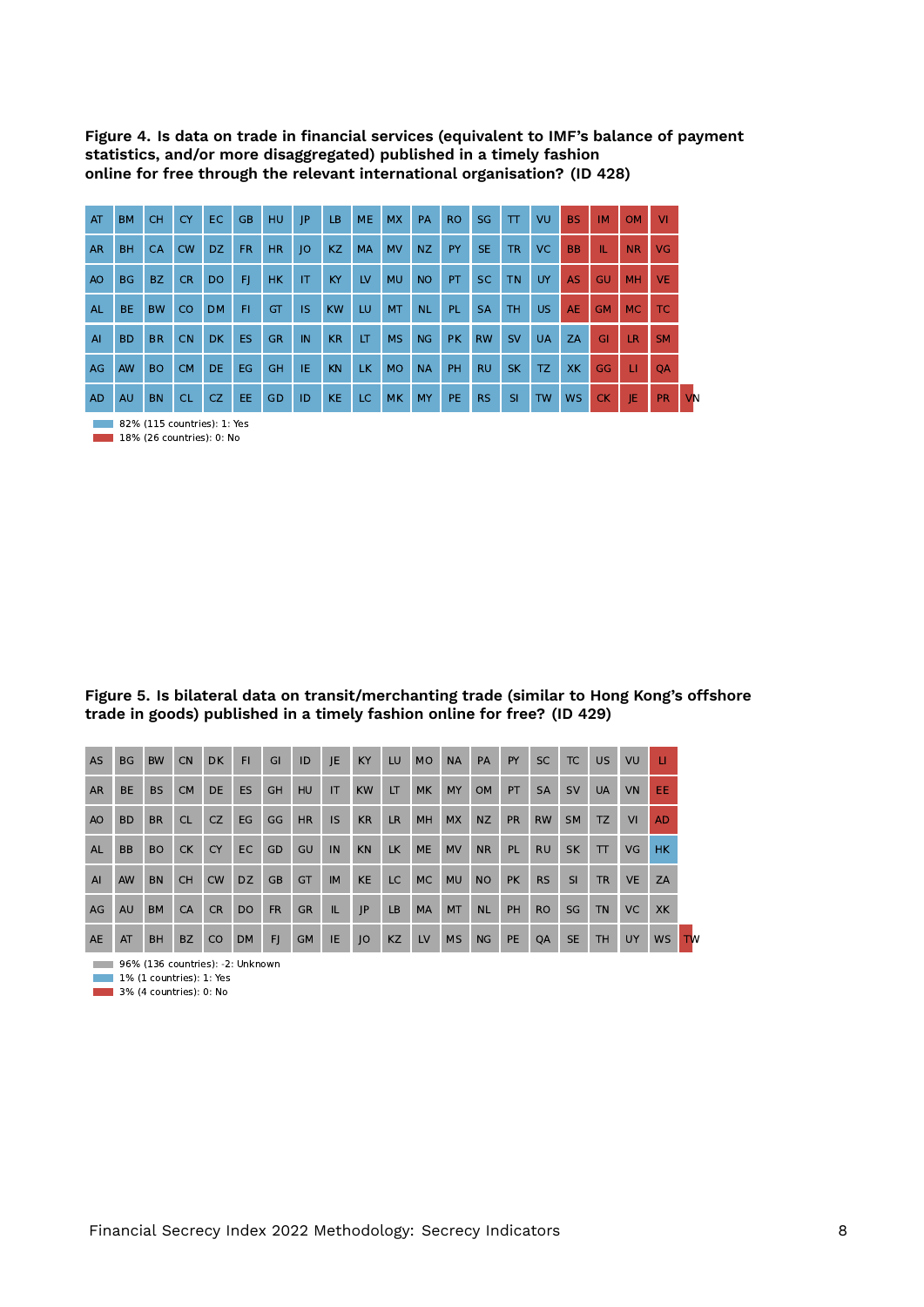**Figure 6. Does the jurisdiction participate in the Coordinated Portfolio Investment Survey (CPIS) of the IMF and is the data published in a timely fashion online for free through the relevant international organisation? (ID 430)**

| <b>BE</b> | <b>CA</b> | CZ.           | <b>FR</b> | ID        | P         | LU.       | <b>MY</b> | <b>PL</b> | <b>SI</b> | ZA        | <b>BB</b>      | <b>DM</b> | <b>GM</b> | <b>KN</b> | <b>ME</b>    | <b>OM</b> | SC.       | <b>UY</b> | <b>WS</b> |    |
|-----------|-----------|---------------|-----------|-----------|-----------|-----------|-----------|-----------|-----------|-----------|----------------|-----------|-----------|-----------|--------------|-----------|-----------|-----------|-----------|----|
| <b>BD</b> | <b>BS</b> | <b>CY</b>     | FI        | HU        | IE.       | LT        | <b>MX</b> | <b>PK</b> | <b>SG</b> | <b>US</b> | <b>AS</b>      | <b>CW</b> | <b>GH</b> | <b>KE</b> | <b>MC</b>    | <b>NR</b> | <b>RW</b> | TZ.       | VU        |    |
| AW        | <b>BR</b> | <b>CR</b>     | <b>ES</b> | <b>HK</b> | IT        | LB.       | <b>MU</b> | PH        | <b>SE</b> | <b>UA</b> | A <sub>O</sub> | <b>CM</b> | GD        | O         | <b>MA</b>    | NG        | <b>RS</b> | <b>TW</b> | <b>VN</b> |    |
| <b>AU</b> | <b>BO</b> | <sub>CO</sub> | <b>EG</b> | <b>GR</b> | <b>IS</b> | KZ        | <b>MT</b> | PA        | <b>SA</b> | <b>TR</b> | $\overline{A}$ | <b>CK</b> | FI        | IM        | LR.          | <b>NA</b> | <b>OA</b> | TT        | VI        |    |
| AT        | <b>BM</b> | <b>CN</b>     | EE.       | GI        | IN        | <b>KY</b> | <b>MO</b> | <b>NZ</b> | <b>RU</b> | <b>TH</b> | AG             | BZ.       | EC.       | <b>HR</b> | LK.          | <b>MV</b> | <b>PY</b> | <b>TN</b> | <b>VG</b> |    |
| <b>AR</b> | <b>BH</b> | <b>CL</b>     | <b>DK</b> | GG        | TL.       | <b>KW</b> | <b>MK</b> | <b>NO</b> | <b>RO</b> | <b>SV</b> | <b>AE</b>      | <b>BW</b> | DZ.       | GU        | $\mathbf{H}$ | <b>MS</b> | <b>PR</b> | TC        | <b>VE</b> |    |
| <b>AL</b> | <b>BG</b> | <b>CH</b>     | <b>DE</b> | <b>GB</b> | IE.       | <b>KR</b> | LV        | <b>NL</b> | PT        | <b>SK</b> | <b>AD</b>      | <b>BN</b> | <b>DO</b> | <b>GT</b> | LC.          | MH        | <b>PE</b> | <b>SM</b> | <b>VC</b> | XK |

55% (77 countries): 1: Yes т **45% (64 countries): 0: No** 

**Figure 7. Does the jurisdiction participate in the Coordinated Direct Investment Survey (CDIS) of the IMF and is the data published in a timely fashion online for free through the relevant international organisation? (ID 431)**

| <b>BE</b>       | CA        | <b>DE</b> | <b>GB</b> | IE.       | <b>KW</b> | <b>MA</b> | <b>MY</b> | <b>PH</b> | <b>RW</b> | TH.       | <b>AD</b>    | <b>BM</b> | <b>DM</b> | <b>GH</b> | <b>KE</b> | <b>MH</b> | <b>OA</b> | TZ.       | <b>WS</b>       |    |
|-----------------|-----------|-----------|-----------|-----------|-----------|-----------|-----------|-----------|-----------|-----------|--------------|-----------|-----------|-----------|-----------|-----------|-----------|-----------|-----------------|----|
| <b>BD</b>       | <b>BW</b> | CZ.       | <b>FR</b> | ID        | KR        | LV        | <b>MX</b> | PA        | <b>RU</b> | <b>SV</b> | <b>ZA</b>    | <b>BB</b> | <b>CW</b> | GG        | 10        | MC.       | <b>PR</b> | <b>TW</b> | VU              |    |
| AW              | <b>BR</b> | <b>CY</b> | F1        | HU        | P         | LU.       | <b>MU</b> | <b>NZ</b> | <b>RO</b> | <b>SK</b> | UY.          | <b>AS</b> | CO        | GD        | IE        | LR.       | PE.       | <b>TN</b> | VN              |    |
| <b>AU</b>       | <b>BO</b> | <b>CR</b> | <b>ES</b> | <b>HR</b> | <b>IT</b> | LT        | <b>MT</b> | <b>NO</b> | PY        | <b>SI</b> | US.          | AO        | <b>CM</b> | F1        | <b>IM</b> | <b>LI</b> | OM.       | TC.       | VI              |    |
| AT              | <b>BN</b> | <b>CN</b> | EE.       | <b>HK</b> | <b>IS</b> | LK.       | <b>MO</b> | <b>NL</b> | PT        | <b>SG</b> | <b>UA</b>    | AI        | <b>CK</b> | EG.       | GU        | LC.       | <b>NR</b> | <b>SM</b> | VG              |    |
| <b>AR</b>       | <b>BH</b> | <b>CL</b> | <b>DZ</b> | GT        | IN        | LB.       | <b>MK</b> | NG        | PL.       | SE.       | $\mathsf{T}$ | AG        | BZ.       | EC.       | <b>GM</b> | KY.       | <b>MV</b> | <b>SA</b> | <b>VE</b>       |    |
| AL <sub>1</sub> | <b>BG</b> | <b>CH</b> | DK        | <b>GR</b> | TL.       | KZ        | <b>ME</b> | <b>NA</b> | <b>PK</b> | SC.       | TR.          | <b>AE</b> | <b>BS</b> | <b>DO</b> | GI        | <b>KN</b> | <b>MS</b> | <b>RS</b> | VC <sub>2</sub> | XK |

**59% (83 countries): 1: Yes 41% (58 countries): 0: No**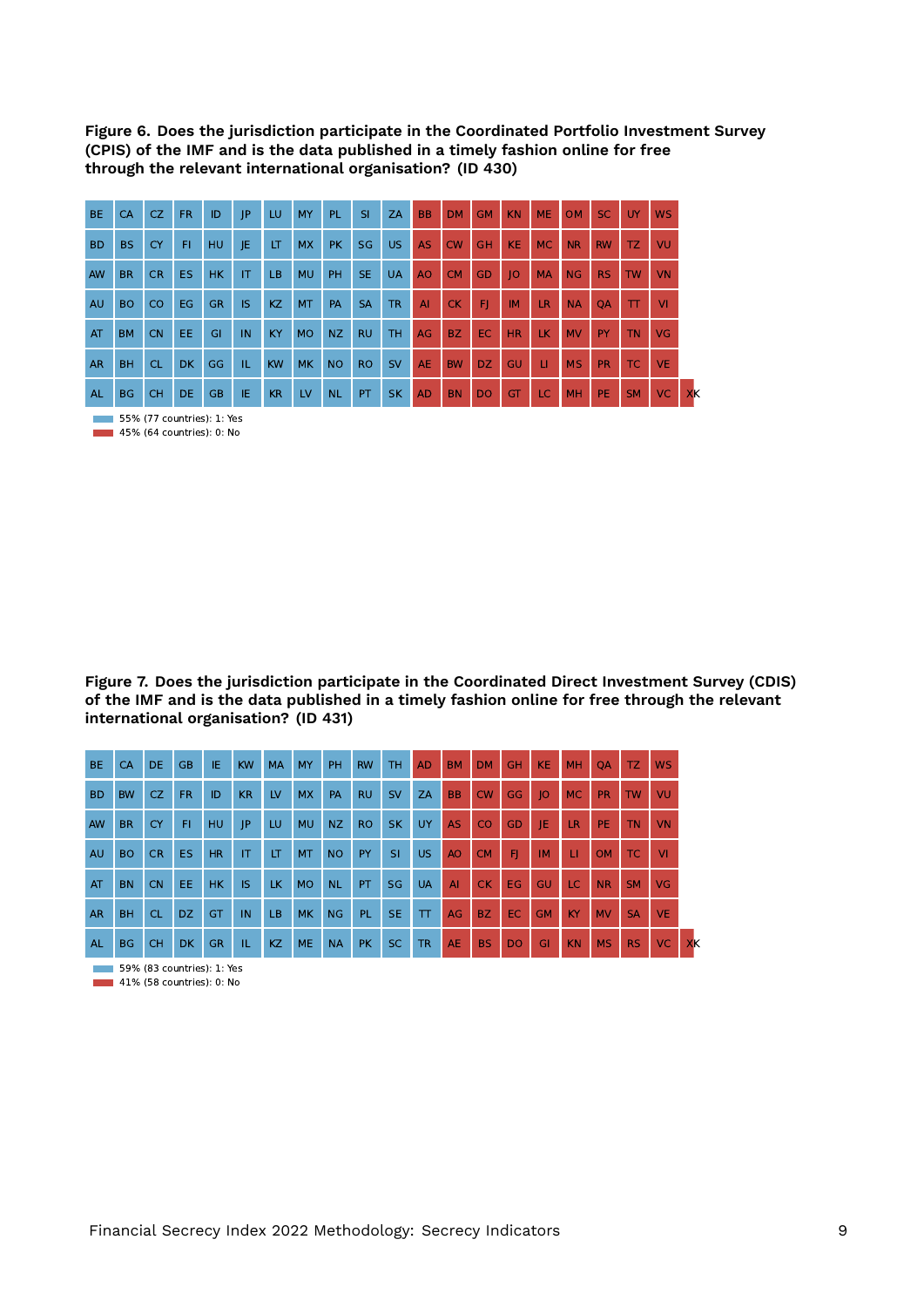**Figure 8. Does the jurisdiction participate in the locational banking statistics of the Bank for International Settlements (BIS), and is the data published in a timely fashion online for free through the relevant international organisation? (ID 432)**

| <b>CL</b> | GG.       | P                      | <b>SE</b> | AI        | <b>BD</b> | <b>BW</b> | <b>CW</b> | EE.       | GT        | <b>IS</b> | LB        | <b>MA</b> | <b>MU</b>      | <b>NZ</b> | <b>PT</b> | <b>SA</b> | TC.       | <b>UY</b> | <b>WS</b>       |    |
|-----------|-----------|------------------------|-----------|-----------|-----------|-----------|-----------|-----------|-----------|-----------|-----------|-----------|----------------|-----------|-----------|-----------|-----------|-----------|-----------------|----|
| <b>CH</b> | <b>GB</b> | JE                     | PH.       | AG        | <b>BB</b> | <b>BS</b> | <b>CR</b> | EC.       | <b>GM</b> | IN        | KZ        | LV        | M <sub>T</sub> | <b>NR</b> | <b>PR</b> | <b>RW</b> | <b>SV</b> | <b>UA</b> | VU              |    |
| CA        | FR.       | $\mathsf{I}\mathsf{T}$ | <b>NL</b> | <b>AE</b> | AW        | <b>BO</b> | CO        | DZ.       | GI        | TL.       | <b>KY</b> | <b>IT</b> | <b>MS</b>      | <b>NO</b> | PL.       | <b>RU</b> | <b>SM</b> | TZ.       | VN              |    |
| <b>BR</b> | FI        | <b>IM</b>              | <b>MX</b> | <b>AD</b> | <b>AS</b> | <b>BN</b> | <b>CN</b> | DO.       | <b>GH</b> | ID        | <b>KW</b> | <b>LR</b> | <b>MK</b>      | <b>NG</b> | <b>PK</b> | <b>RS</b> | SK.       | T         | <b>VI</b>       |    |
| <b>BE</b> | <b>ES</b> | IE.                    | <b>MO</b> | <b>ZA</b> | <b>AR</b> | <b>BM</b> | <b>CM</b> | <b>DM</b> | GD        | <b>HU</b> | <b>KN</b> | LK.       | <b>MH</b>      | <b>NA</b> | PE.       | <b>RO</b> | <b>SI</b> | <b>TR</b> | <b>VG</b>       |    |
| AU        | DK.       | HK.                    | LU        | <b>US</b> | <b>AO</b> | <b>BH</b> | CK.       | CZ.       | F)        | <b>HR</b> | <b>KE</b> | LI.       | <b>ME</b>      | <b>MY</b> | PA        | <b>OA</b> | <b>SG</b> | <b>TN</b> | VE.             |    |
| AT        | DE.       | <b>GR</b>              | <b>KR</b> | <b>TW</b> | <b>AL</b> | BG        | BZ.       | <b>CY</b> | EG.       | GU        | O         | LC.       | <b>MC</b>      | <b>MV</b> | <b>OM</b> | PY        | SC.       | <b>TH</b> | VC <sub>2</sub> | XK |

**22% (31 countries): 1: Yes** 

**78% (110 countries): 0: No** 

**Figure 9. Is data on national bilateral banking liabilities published with country level breakdowns of the countries of origin (equivalent to Bank for International Settlements (BIS) locational banking statistics, tables A5-A7)? (ID 433)**

| <b>CL</b> | GG        | P         | <b>SE</b> | AI        | <b>BD</b> | <b>BW</b> | <b>CW</b> | EE.       | GT        | <b>IS</b> | LB              | <b>MA</b> | <b>MU</b> | NZ        | <b>PT</b> | <b>SA</b> | TC.       | <b>UY</b> | <b>WS</b> |    |
|-----------|-----------|-----------|-----------|-----------|-----------|-----------|-----------|-----------|-----------|-----------|-----------------|-----------|-----------|-----------|-----------|-----------|-----------|-----------|-----------|----|
| <b>CH</b> | <b>GB</b> | JE        | <b>PH</b> | AG        | <b>BB</b> | <b>BS</b> | <b>CR</b> | EC.       | <b>GM</b> | IN        | KZ              | LV        | <b>MT</b> | <b>NR</b> | <b>PR</b> | <b>RW</b> | <b>SV</b> | <b>UA</b> | VU        |    |
| CA        | FR.       | IT        | <b>NL</b> | <b>AE</b> | <b>AW</b> | <b>BO</b> | CO        | DZ.       | GI        | TB        | KY              | LT        | <b>MS</b> | <b>NO</b> | PL.       | <b>RU</b> | <b>SM</b> | TZ.       | VN        |    |
| <b>BR</b> | FI        | <b>IM</b> | <b>MX</b> | <b>AD</b> | <b>AS</b> | <b>BN</b> | <b>CN</b> | <b>DO</b> | GH        | ID        | KW              | <b>LR</b> | <b>MK</b> | <b>NG</b> | <b>PK</b> | <b>RS</b> | <b>SK</b> | TT        | <b>VI</b> |    |
| <b>BE</b> | <b>ES</b> | IE.       | <b>MO</b> | <b>ZA</b> | <b>AR</b> | <b>BM</b> | <b>CM</b> | <b>DM</b> | GD        | HU.       | <b>KN</b>       | LK.       | <b>MH</b> | <b>NA</b> | PE.       | <b>RO</b> | <b>SI</b> | <b>TR</b> | <b>VG</b> |    |
| AU        | DK.       | <b>HK</b> | LU        | <b>US</b> | <b>AO</b> | <b>BH</b> | CK.       | CZ        | F1        | <b>HR</b> | KE <sup>1</sup> | <b>U</b>  | <b>ME</b> | <b>MY</b> | <b>PA</b> | <b>OA</b> | <b>SG</b> | <b>TN</b> | <b>VE</b> |    |
| AT        | DE.       | <b>GR</b> | <b>KR</b> | <b>TW</b> | <b>AL</b> | <b>BG</b> | BZ        | <b>CY</b> | EG        | <b>GU</b> | O               | LC.       | <b>MC</b> | <b>MV</b> | <b>OM</b> | <b>PY</b> | SC.       | <b>TH</b> | VC.       | XK |

**22% (31 countries): 1: Yes 78% (110 countries): 0: No**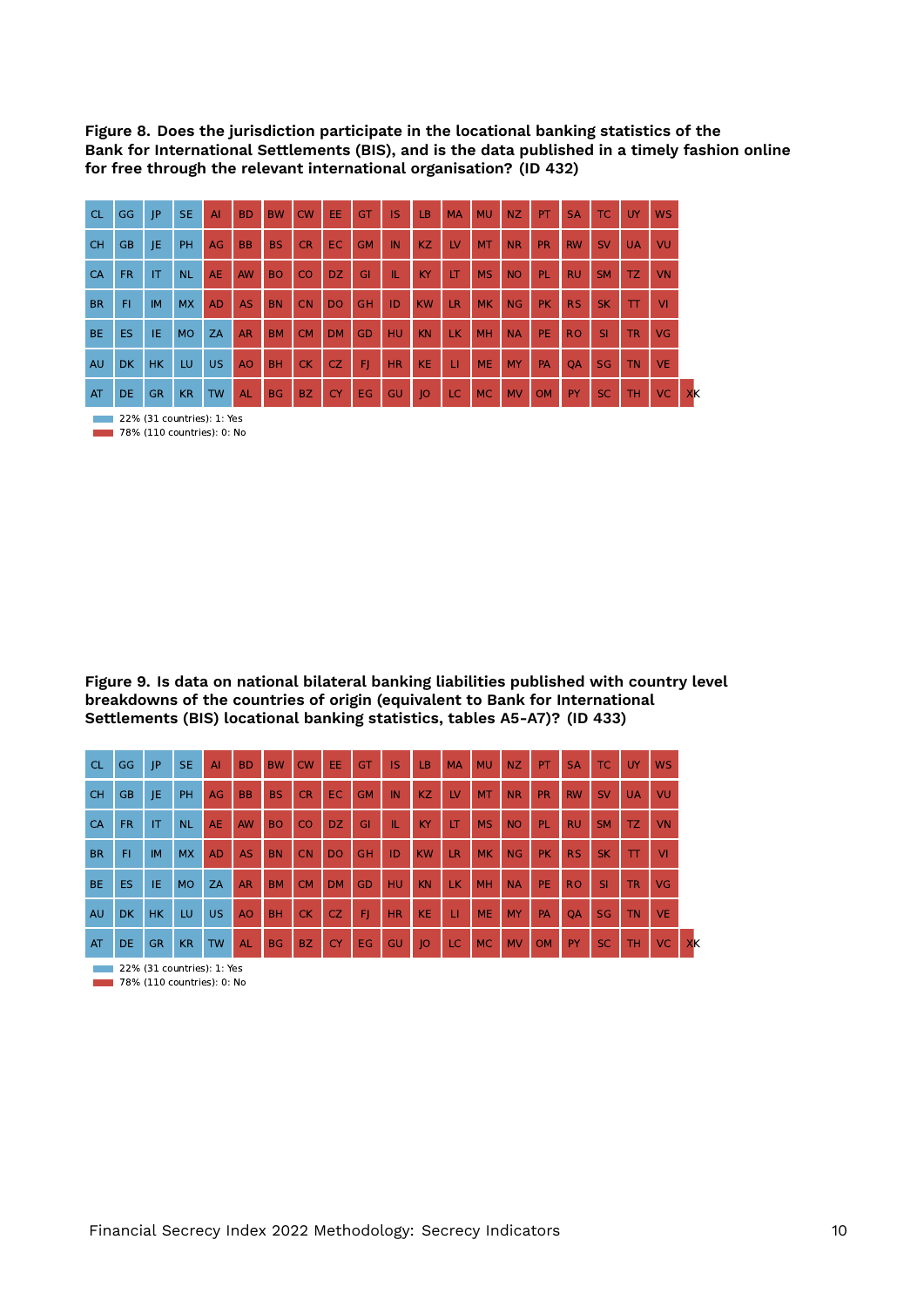**Figure 10. Are global country-by-country reporting aggregates pursuant to OECD BEPS Action 13 (Annex III of Chapter V, pages 29-30) of all multinational corporate groups with domestic headquarters, published in a timely fashion online for free? (ID 434)**

| CA        | FI.  | <b>IN</b>   | <b>MY</b>      | <b>SG</b> | <b>AI</b> | <b>BG</b>   |           | CK DM     | GD          | HK.       | KE                          | $\mathbf{H}$   | MH        | <b>NA</b>   | PK       | <b>RW</b> | TH.            | UY.          | <b>WS</b>             |
|-----------|------|-------------|----------------|-----------|-----------|-------------|-----------|-----------|-------------|-----------|-----------------------------|----------------|-----------|-------------|----------|-----------|----------------|--------------|-----------------------|
| <b>BR</b> | ES.  | IM          | <b>MX</b>      | SE.       | AG        | BD.         | BZ.       | CZ.       | FL.         | GU        | $ 0\rangle$                 | LC.            | <b>ME</b> | MV          | PH.      | RU -      | TC             | <b>UA</b>    | VU                    |
| <b>BM</b> | DK - | <b>TIEA</b> | LV             | <b>RO</b> | AE        | <b>BB</b>   | <b>BW</b> | CY.       | EG          | <b>GT</b> | <b>VE.</b>                  | LB             | <b>MC</b> | <b>MU</b>   | PA       | RS.       | SV <sub></sub> | TZ.          | VN                    |
| <b>BE</b> | DE.  | ID          | LU             | PL.       | AD        | AW          | <b>BS</b> | <b>CW</b> | EE.         | <b>GM</b> | $\overline{\phantom{a}}$ is | <b>KZ</b>      | <b>MA</b> | MT          | OM       | <b>QA</b> | SM             | <b>TW</b>    | VI                    |
| AU        | CN   | <b>GR</b>   | <b>KR</b>      | PE.       | <b>ZA</b> | <b>AS</b>   | <b>BO</b> | CR.       | EC          | GI        | TΕ                          | <b>KY</b>      | LT.       | <b>MS</b>   | NZ       | PY:       | <b>SK</b>      | $\mathbf{T}$ | <b>VG</b>             |
| AT        | CL.  | <b>GB</b>   | P              | <b>NO</b> | US.       | AO          | <b>BN</b> | <b>CO</b> | DZ          | GH.       | HU                          | KW             | LR.       |             | MO NR PT |           |                | SC TR        | <b>VE</b>             |
| <b>AR</b> | CH.  | FR.         | $ \mathsf{T} $ | NL        | SI        | <b>TAL.</b> | BH        |           | CM DO GG HR |           |                             | K <sub>N</sub> |           | LK MK NG PR |          |           | <b>SA</b>      | TN           | $\sqrt{C}$ $\sqrt{K}$ |

**27% (38 countries): 1: Yes** 

**73% (103 countries): 0: No** 

**Figure 11. Are aggregates of the data reported under CRS published in a timely fashion (without identifying any specific person or account) online for free? (ID 425)**

| <b>AR</b>      | <b>BM</b> | <b>CH</b> | <b>CW</b> | EG             | GG        | HK.       | IN        | <b>KN</b> | $\mathbf{H}$ | <b>MC</b> | <b>MV</b> | <b>NR</b> | <b>PL</b> | <b>RU</b> | <b>SV</b> | <b>UA</b> | VU        | <b>BB</b> | <b>TW</b> |
|----------------|-----------|-----------|-----------|----------------|-----------|-----------|-----------|-----------|--------------|-----------|-----------|-----------|-----------|-----------|-----------|-----------|-----------|-----------|-----------|
| A <sub>O</sub> | <b>BH</b> | CA        | <b>CR</b> | EE.            | <b>GD</b> | GU        | <b>IM</b> | <b>KE</b> | LC.          | <b>MA</b> | <b>MT</b> | <b>NO</b> | <b>PK</b> | <b>RS</b> | <b>SM</b> | <b>TZ</b> | <b>VN</b> | AT.       | <b>SK</b> |
| <b>AL</b>      | <b>BG</b> | <b>BZ</b> | CO        | EC.            | <b>GB</b> | GT        | <b>IL</b> | P         | <b>LB</b>    | LV        | <b>MS</b> | <b>NL</b> | PH        | <b>RO</b> | SG        | T         | VI        | DE.       | SI.       |
| AI             | <b>BE</b> | <b>BW</b> | <b>CN</b> | <b>DZ</b>      | <b>FR</b> | <b>GR</b> | IE.       | JO        | <b>KZ</b>    | LU        | MO        | <b>NG</b> | PE        | QA        | <b>SE</b> | <b>TR</b> | VG.       | <b>AU</b> | <b>MU</b> |
| AG             | <b>BD</b> | <b>BS</b> | <b>CM</b> | D <sub>O</sub> | FI.       | <b>GM</b> | ID        | JE        | KY           | LT.       | MK.       | <b>NA</b> | PA        | <b>PY</b> | <b>SC</b> | <b>TN</b> | <b>VE</b> | ZA        | CZ.       |
| <b>AE</b>      | AW        | <b>BO</b> | <b>CL</b> | <b>DM</b>      | <b>FI</b> | GI        | <b>HU</b> | IT        | <b>KW</b>    | <b>LR</b> | <b>MH</b> | <b>MY</b> | <b>OM</b> | <b>PT</b> | <b>SA</b> | <b>TH</b> | <b>VC</b> | XK        | <b>CY</b> |
| <b>AD</b>      | <b>AS</b> | <b>BN</b> | <b>CK</b> | <b>DK</b>      | <b>ES</b> | <b>GH</b> | <b>HR</b> | <b>IS</b> | <b>KR</b>    | <b>LK</b> | ME        | <b>MX</b> | <b>NZ</b> | <b>PR</b> | <b>RW</b> | <b>TC</b> | <b>US</b> | <b>WS</b> | <b>BR</b> |

91% (129 countries): -2: Unknown

1% (2 countries): 2: Yes, broken down by country of origin.

7% (10 countries): 0: No. п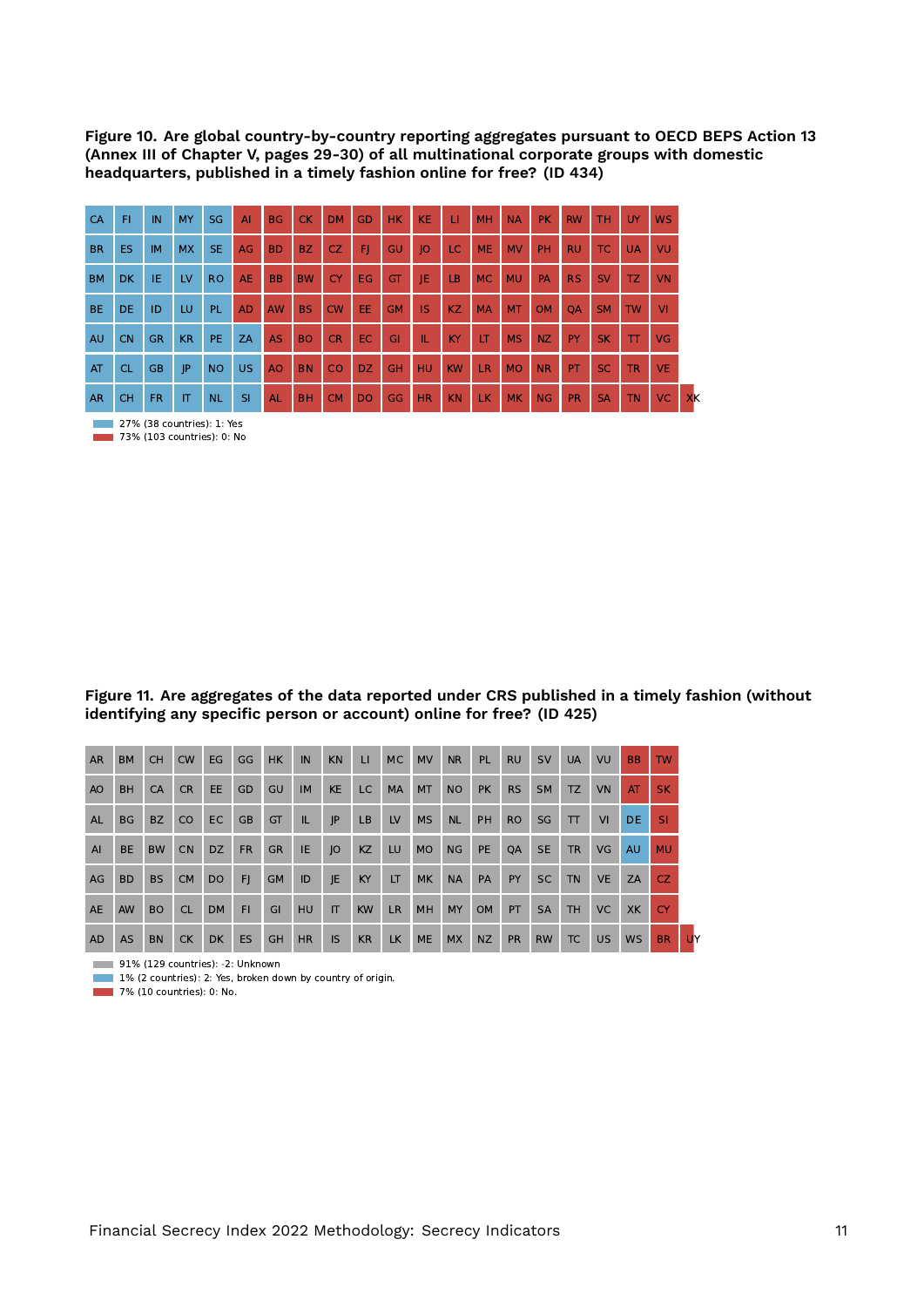|  |  | Figure 12. Public Statistics: Secrecy Scores |  |  |
|--|--|----------------------------------------------|--|--|
|--|--|----------------------------------------------|--|--|

| 80<br>80<br>70<br>70<br>50<br>70<br>40<br>90<br>20<br>10<br>50<br>80<br>50<br>20<br>50<br>50<br>50<br>60 | AD:<br>AE:<br>AG:<br>AI:<br>AL:<br>AO:<br>AR:<br>AS:<br>AT:<br>AW:<br>BB:<br>BD:<br>BE:<br>BG:<br>BH:<br>BM:<br>BN:<br>BO.<br>BR: | Andorra<br>United Arab Emirates<br>Antigua and Barbuda<br>Anguilla<br>Albania<br>Angola<br>Argentina<br>American Samoa<br>Austria<br>AU: Australia<br>Aruba<br><b>Barbados</b><br>Bangladesh<br>Belgium<br><b>Bulgaria</b><br>Bahrain<br>Bermuda | 50<br>70<br>50<br>50<br>70<br>90<br>60<br>80<br>50<br>20<br>40<br>60<br>100<br>60<br>90<br>50 | KW:<br>KY:<br>KZ:<br>LB:<br>LC:<br>LI:<br>LK:<br>LR:<br>LT:<br>LU:<br>LV:<br>MA:<br>MC:<br>ME: | Kuwait<br>Cayman Islands<br>Kazakhstan<br>Lebanon<br>St. Lucia<br>Liechtenstein<br>Sri Lanka<br>Liberia<br>Lithuania<br>Luxembourg<br>Latvia<br>Morocco<br>Monaco |
|----------------------------------------------------------------------------------------------------------|-----------------------------------------------------------------------------------------------------------------------------------|--------------------------------------------------------------------------------------------------------------------------------------------------------------------------------------------------------------------------------------------------|-----------------------------------------------------------------------------------------------|------------------------------------------------------------------------------------------------|-------------------------------------------------------------------------------------------------------------------------------------------------------------------|
|                                                                                                          |                                                                                                                                   |                                                                                                                                                                                                                                                  |                                                                                               |                                                                                                |                                                                                                                                                                   |
|                                                                                                          |                                                                                                                                   |                                                                                                                                                                                                                                                  |                                                                                               |                                                                                                |                                                                                                                                                                   |
|                                                                                                          |                                                                                                                                   |                                                                                                                                                                                                                                                  |                                                                                               |                                                                                                |                                                                                                                                                                   |
|                                                                                                          |                                                                                                                                   |                                                                                                                                                                                                                                                  |                                                                                               |                                                                                                |                                                                                                                                                                   |
|                                                                                                          |                                                                                                                                   |                                                                                                                                                                                                                                                  |                                                                                               |                                                                                                |                                                                                                                                                                   |
|                                                                                                          |                                                                                                                                   |                                                                                                                                                                                                                                                  |                                                                                               |                                                                                                |                                                                                                                                                                   |
|                                                                                                          |                                                                                                                                   |                                                                                                                                                                                                                                                  |                                                                                               |                                                                                                |                                                                                                                                                                   |
|                                                                                                          |                                                                                                                                   |                                                                                                                                                                                                                                                  |                                                                                               |                                                                                                |                                                                                                                                                                   |
|                                                                                                          |                                                                                                                                   |                                                                                                                                                                                                                                                  |                                                                                               |                                                                                                |                                                                                                                                                                   |
|                                                                                                          |                                                                                                                                   |                                                                                                                                                                                                                                                  |                                                                                               |                                                                                                |                                                                                                                                                                   |
|                                                                                                          |                                                                                                                                   |                                                                                                                                                                                                                                                  |                                                                                               |                                                                                                |                                                                                                                                                                   |
|                                                                                                          |                                                                                                                                   |                                                                                                                                                                                                                                                  |                                                                                               |                                                                                                |                                                                                                                                                                   |
|                                                                                                          |                                                                                                                                   |                                                                                                                                                                                                                                                  |                                                                                               |                                                                                                |                                                                                                                                                                   |
|                                                                                                          |                                                                                                                                   |                                                                                                                                                                                                                                                  |                                                                                               |                                                                                                | Montenegro                                                                                                                                                        |
|                                                                                                          |                                                                                                                                   |                                                                                                                                                                                                                                                  |                                                                                               | MH:                                                                                            | Marshall Islands                                                                                                                                                  |
|                                                                                                          |                                                                                                                                   |                                                                                                                                                                                                                                                  |                                                                                               | MK:                                                                                            | North Macedonia                                                                                                                                                   |
|                                                                                                          |                                                                                                                                   |                                                                                                                                                                                                                                                  | 30                                                                                            |                                                                                                | MO: Macao                                                                                                                                                         |
|                                                                                                          |                                                                                                                                   | Brunei                                                                                                                                                                                                                                           | 70                                                                                            | MS:                                                                                            | Montserrat                                                                                                                                                        |
| 50                                                                                                       |                                                                                                                                   | Bolivia                                                                                                                                                                                                                                          | 50                                                                                            | MT:                                                                                            | Malta                                                                                                                                                             |
| 20                                                                                                       |                                                                                                                                   | Brazil                                                                                                                                                                                                                                           | 50                                                                                            | MU:                                                                                            | Mauritius                                                                                                                                                         |
| 70                                                                                                       | BS:                                                                                                                               | Bahamas                                                                                                                                                                                                                                          | 70                                                                                            | MV.                                                                                            | Maldives                                                                                                                                                          |
| 60                                                                                                       | BW:                                                                                                                               | Botswana                                                                                                                                                                                                                                         | 20                                                                                            | MX:                                                                                            | Mexico                                                                                                                                                            |
| 70                                                                                                       | BZ:                                                                                                                               | Belize                                                                                                                                                                                                                                           | 40                                                                                            | MY:                                                                                            | Malaysia                                                                                                                                                          |
| 20                                                                                                       | CA:                                                                                                                               | Canada                                                                                                                                                                                                                                           | 60                                                                                            | NA:                                                                                            | Namibia                                                                                                                                                           |
| 20                                                                                                       | CH:                                                                                                                               | Switzerland                                                                                                                                                                                                                                      | 60                                                                                            | NG:                                                                                            | Nigeria                                                                                                                                                           |
| 90                                                                                                       | CK:                                                                                                                               | Cook Islands                                                                                                                                                                                                                                     | 20                                                                                            | NL:                                                                                            | Netherlands                                                                                                                                                       |
| 20                                                                                                       | CL:                                                                                                                               | Chile                                                                                                                                                                                                                                            | 40                                                                                            | NO:                                                                                            |                                                                                                                                                                   |
| 70                                                                                                       |                                                                                                                                   | CM: Cameroon                                                                                                                                                                                                                                     |                                                                                               |                                                                                                | Norway                                                                                                                                                            |
| 40                                                                                                       | CN:                                                                                                                               | China                                                                                                                                                                                                                                            | 90                                                                                            | NR:                                                                                            | Nauru                                                                                                                                                             |
| 60                                                                                                       | CO:                                                                                                                               | Colombia                                                                                                                                                                                                                                         | 50                                                                                            | NZ:                                                                                            | New Zealand                                                                                                                                                       |
| 50                                                                                                       | CR:                                                                                                                               | Costa Rica                                                                                                                                                                                                                                       | 80                                                                                            |                                                                                                | OM: Oman                                                                                                                                                          |
| 70                                                                                                       |                                                                                                                                   | CW: Curacao                                                                                                                                                                                                                                      | 50                                                                                            | PA:                                                                                            | Panama                                                                                                                                                            |
| 50                                                                                                       | CY:                                                                                                                               | Cyprus                                                                                                                                                                                                                                           | 60                                                                                            | PE:                                                                                            | Peru                                                                                                                                                              |
| 50                                                                                                       | CZ:                                                                                                                               | Czechia                                                                                                                                                                                                                                          | 30                                                                                            | PH:                                                                                            | Philippines                                                                                                                                                       |
| 10                                                                                                       | DE:                                                                                                                               | Germany                                                                                                                                                                                                                                          | 50                                                                                            | PK:                                                                                            | Pakistan                                                                                                                                                          |
| 20                                                                                                       | DK:                                                                                                                               | Denmark                                                                                                                                                                                                                                          | 40                                                                                            | PL:                                                                                            | Poland                                                                                                                                                            |
| 70                                                                                                       |                                                                                                                                   | DM: Dominica                                                                                                                                                                                                                                     | 100                                                                                           | PR:                                                                                            | Puerto Rico                                                                                                                                                       |
| 70                                                                                                       | DO:                                                                                                                               | Dominican Republic                                                                                                                                                                                                                               | 50                                                                                            | PT:                                                                                            | Portugal                                                                                                                                                          |
| 60                                                                                                       | DZ:                                                                                                                               | Algeria                                                                                                                                                                                                                                          | 60                                                                                            | PY:                                                                                            | Paraguay                                                                                                                                                          |
| 70                                                                                                       | EC:                                                                                                                               | Ecuador                                                                                                                                                                                                                                          | 80                                                                                            | QA:                                                                                            | Qatar                                                                                                                                                             |
| 50                                                                                                       |                                                                                                                                   | Estonia                                                                                                                                                                                                                                          | 40                                                                                            | RO:                                                                                            | Romania                                                                                                                                                           |
| 60                                                                                                       | EE:                                                                                                                               |                                                                                                                                                                                                                                                  | 70                                                                                            | RS:                                                                                            | Serbia                                                                                                                                                            |
|                                                                                                          | EG:                                                                                                                               | Egypt                                                                                                                                                                                                                                            | 50                                                                                            | RU:                                                                                            | Russia                                                                                                                                                            |
| 20                                                                                                       | ES:                                                                                                                               | Spain                                                                                                                                                                                                                                            | 60                                                                                            |                                                                                                | RW: Rwanda                                                                                                                                                        |
| 20                                                                                                       | FI:                                                                                                                               | Finland                                                                                                                                                                                                                                          | 60                                                                                            | SA:                                                                                            | Saudi Arabia                                                                                                                                                      |
| 70                                                                                                       | FJ:                                                                                                                               | Fiji                                                                                                                                                                                                                                             | 60                                                                                            | SC:                                                                                            | Seychelles                                                                                                                                                        |
| 20                                                                                                       | FR:                                                                                                                               | France                                                                                                                                                                                                                                           | 20                                                                                            | SE:                                                                                            | Sweden                                                                                                                                                            |
| 20                                                                                                       | GB:                                                                                                                               | United Kingdom                                                                                                                                                                                                                                   | 40                                                                                            | SG:                                                                                            | Singapore                                                                                                                                                         |
| 70                                                                                                       | GD:                                                                                                                               | Grenada                                                                                                                                                                                                                                          | 40                                                                                            | SI:                                                                                            | Slovenia                                                                                                                                                          |
| 70                                                                                                       | GG:                                                                                                                               | Guernsey                                                                                                                                                                                                                                         | 50                                                                                            | SK:                                                                                            | Slovakia                                                                                                                                                          |
| 70                                                                                                       | GH.                                                                                                                               | Ghana                                                                                                                                                                                                                                            | 90                                                                                            | SM:                                                                                            | San Marino                                                                                                                                                        |
| 80                                                                                                       | GI.                                                                                                                               | Gibraltar                                                                                                                                                                                                                                        | 50                                                                                            | SV:                                                                                            | El Salvador                                                                                                                                                       |
| 80                                                                                                       |                                                                                                                                   | GM: Gambia                                                                                                                                                                                                                                       | 80                                                                                            | TC:                                                                                            | Turks and Caicos Islands                                                                                                                                          |
| 20<br>-0                                                                                                 | GR:                                                                                                                               | Greece                                                                                                                                                                                                                                           |                                                                                               |                                                                                                |                                                                                                                                                                   |
| 60                                                                                                       | GT:                                                                                                                               | Guatemala                                                                                                                                                                                                                                        | 50                                                                                            | TH:                                                                                            | Thailand                                                                                                                                                          |
| 90                                                                                                       | GU:                                                                                                                               | Guam                                                                                                                                                                                                                                             | 70                                                                                            | TN:                                                                                            | Tunisia                                                                                                                                                           |
| 20                                                                                                       | HK:                                                                                                                               | Hong Kong                                                                                                                                                                                                                                        | 50                                                                                            | TR:                                                                                            | Turkey                                                                                                                                                            |
| 60                                                                                                       | HR:                                                                                                                               | Croatia                                                                                                                                                                                                                                          | 60                                                                                            | TT:                                                                                            | Trinidad and Tobago                                                                                                                                               |
| 50                                                                                                       | HU:                                                                                                                               | Hungary                                                                                                                                                                                                                                          | 50                                                                                            | TW:                                                                                            | Taiwan                                                                                                                                                            |
| 40                                                                                                       | ID:                                                                                                                               | Indonesia                                                                                                                                                                                                                                        | 70                                                                                            | TZ:                                                                                            | Tanzania                                                                                                                                                          |
| 20                                                                                                       | IE:                                                                                                                               | Ireland                                                                                                                                                                                                                                          | 50                                                                                            | UA:                                                                                            | Ukraine                                                                                                                                                           |
| 60                                                                                                       | IL:                                                                                                                               | Israel                                                                                                                                                                                                                                           | 20                                                                                            | US:                                                                                            | <b>United States</b>                                                                                                                                              |
| 70                                                                                                       | IM:                                                                                                                               | Isle of Man                                                                                                                                                                                                                                      | 60                                                                                            | UY:                                                                                            | Uruguay                                                                                                                                                           |
| 40                                                                                                       | IN:                                                                                                                               | India                                                                                                                                                                                                                                            | 70                                                                                            | VC:                                                                                            | St. Vincent and the Grenadines                                                                                                                                    |
| 50                                                                                                       | IS:                                                                                                                               | Iceland                                                                                                                                                                                                                                          | 90                                                                                            | VE:                                                                                            | Venezuela                                                                                                                                                         |
| 20                                                                                                       | IT:                                                                                                                               | Italy                                                                                                                                                                                                                                            | 90                                                                                            | VG:                                                                                            | British Virgin Islands                                                                                                                                            |
| 70                                                                                                       | JE:                                                                                                                               | Jersey                                                                                                                                                                                                                                           | 100                                                                                           | VI:                                                                                            | US Virgin Islands                                                                                                                                                 |
| 70                                                                                                       | IO:                                                                                                                               | Jordan                                                                                                                                                                                                                                           | 80                                                                                            | VN:                                                                                            | Vietnam                                                                                                                                                           |
| 20                                                                                                       | JP:                                                                                                                               | Japan                                                                                                                                                                                                                                            | 70                                                                                            | VU:                                                                                            | Vanuatu                                                                                                                                                           |
| 70                                                                                                       | KE:                                                                                                                               | Kenya                                                                                                                                                                                                                                            | 70                                                                                            |                                                                                                | WS: Samoa                                                                                                                                                         |
| 70                                                                                                       | KN:                                                                                                                               | St. Kitts and Nevis                                                                                                                                                                                                                              | 90                                                                                            | XK:                                                                                            | Kosovo                                                                                                                                                            |
| 20                                                                                                       | KR:                                                                                                                               | South Korea                                                                                                                                                                                                                                      | 20<br>-0                                                                                      | ZA:                                                                                            | South Africa                                                                                                                                                      |
|                                                                                                          |                                                                                                                                   |                                                                                                                                                                                                                                                  |                                                                                               |                                                                                                |                                                                                                                                                                   |
|                                                                                                          |                                                                                                                                   |                                                                                                                                                                                                                                                  | Secrecy Score                                                                                 |                                                                                                |                                                                                                                                                                   |
| Moderately Secretive <                                                                                   |                                                                                                                                   |                                                                                                                                                                                                                                                  | œ                                                                                             |                                                                                                | > Extremely Secretive                                                                                                                                             |
|                                                                                                          | $0$ to $<$ 25                                                                                                                     | 25 to $<$ 50                                                                                                                                                                                                                                     | 50 to $<$ 75                                                                                  |                                                                                                | 75 to 100                                                                                                                                                         |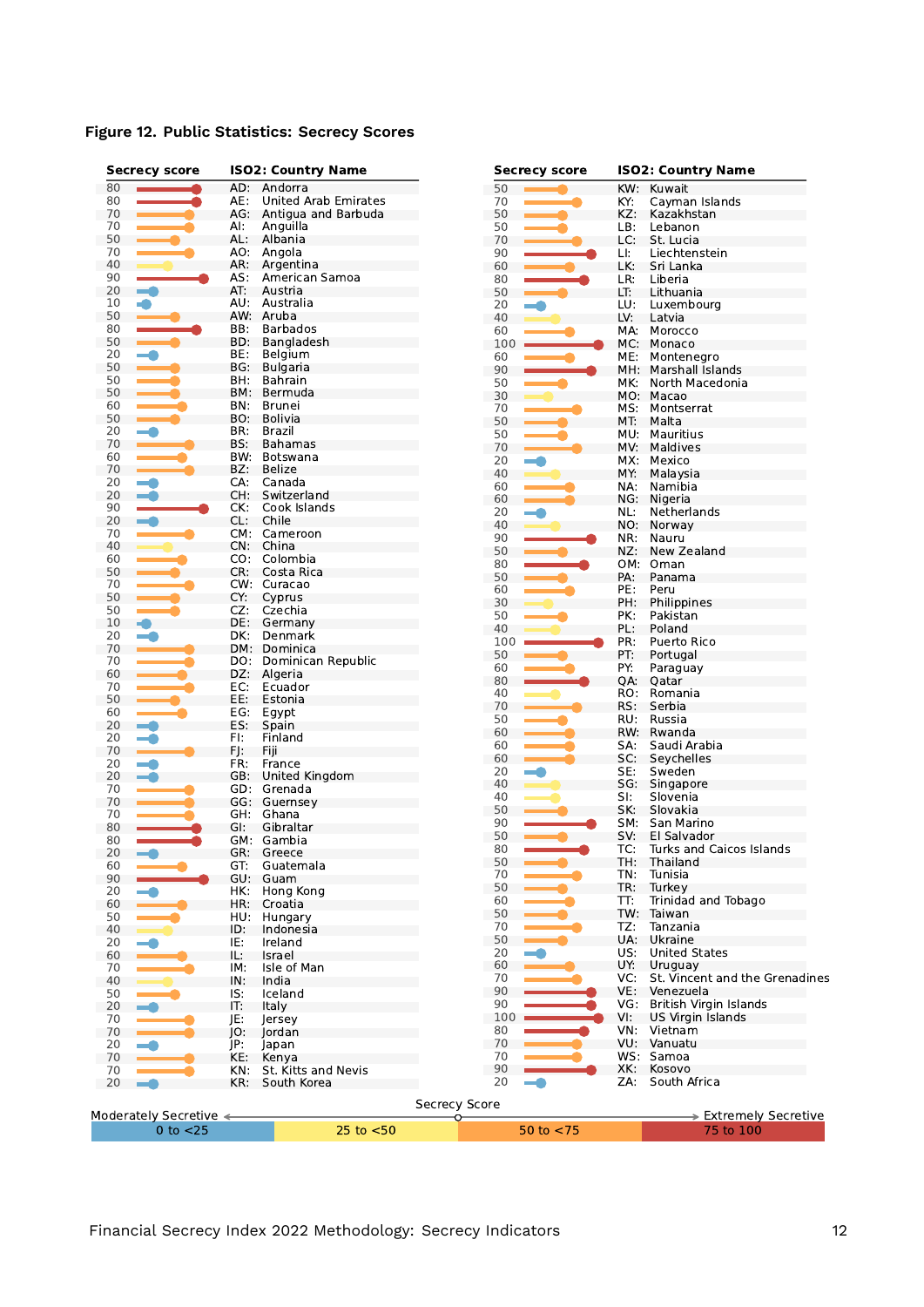<span id="page-12-3"></span>

- <span id="page-12-0"></span>[1.](#page-2-0) OECD. *Corporate Tax Statistics Database*. URL: [https://www.oecd.org/tax/tax-policy/corporate-tax](https://www.oecd.org/tax/tax-policy/corporate-tax-statistics-database.htm)[statistics-database.htm](https://www.oecd.org/tax/tax-policy/corporate-tax-statistics-database.htm) (visited on 05/03/2022).
- <span id="page-12-1"></span>[2.](#page-2-1) Javier Garcia-Bernardo et al. 'Multinational Corporations and Tax Havens: Evidence from Country-by-Country Reporting'. *International Tax and Public Finance* (2021). URL: [https://doi.org/10.1007/s10797-](https://doi.org/10.1007/s10797-020-09639-w) [020-09639-w](https://doi.org/10.1007/s10797-020-09639-w) (visited on 08/05/2022).
- <span id="page-12-2"></span>[3.](#page-2-2) Tax Justice Network. *TJN Survey*. 2021. URL: [http://fsi.taxjustice.net/fsi2022/TJN- Survey- 2021.pdf](http://fsi.taxjustice.net/fsi2022/TJN-Survey-2021.pdf) (visited on 11/05/2022).